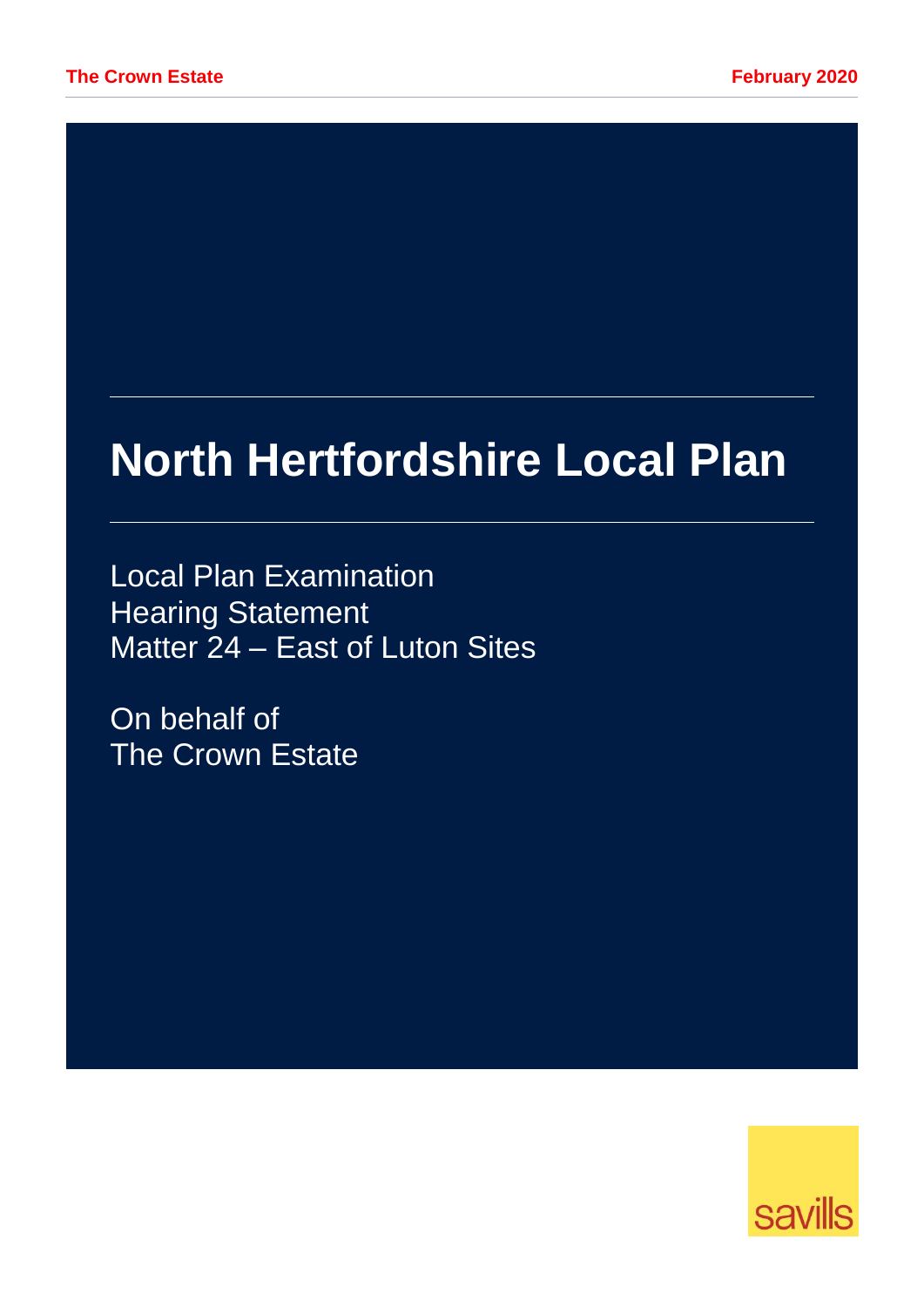**Hearing Statement: Matter 24 – East of Luton Sites**



# **Contents**

| $\mathbf{1}$ . | <b>Introduction</b>                                        |                         |
|----------------|------------------------------------------------------------|-------------------------|
| 2.             | Matter 24 – East of Luton Sites                            | $\overline{\mathbf{2}}$ |
|                | <b>Appendices</b>                                          |                         |
|                | Appendix 1: Extract from HSHBP                             |                         |
|                | Appendix 2: Extract from Luton & Central Bedfordshire SHMA |                         |

Appendix 3: [Central Bedfordshire Local Plan](#page-14-0) [EXAM 91: Housing Trajectory –](#page-14-0) schedule of changes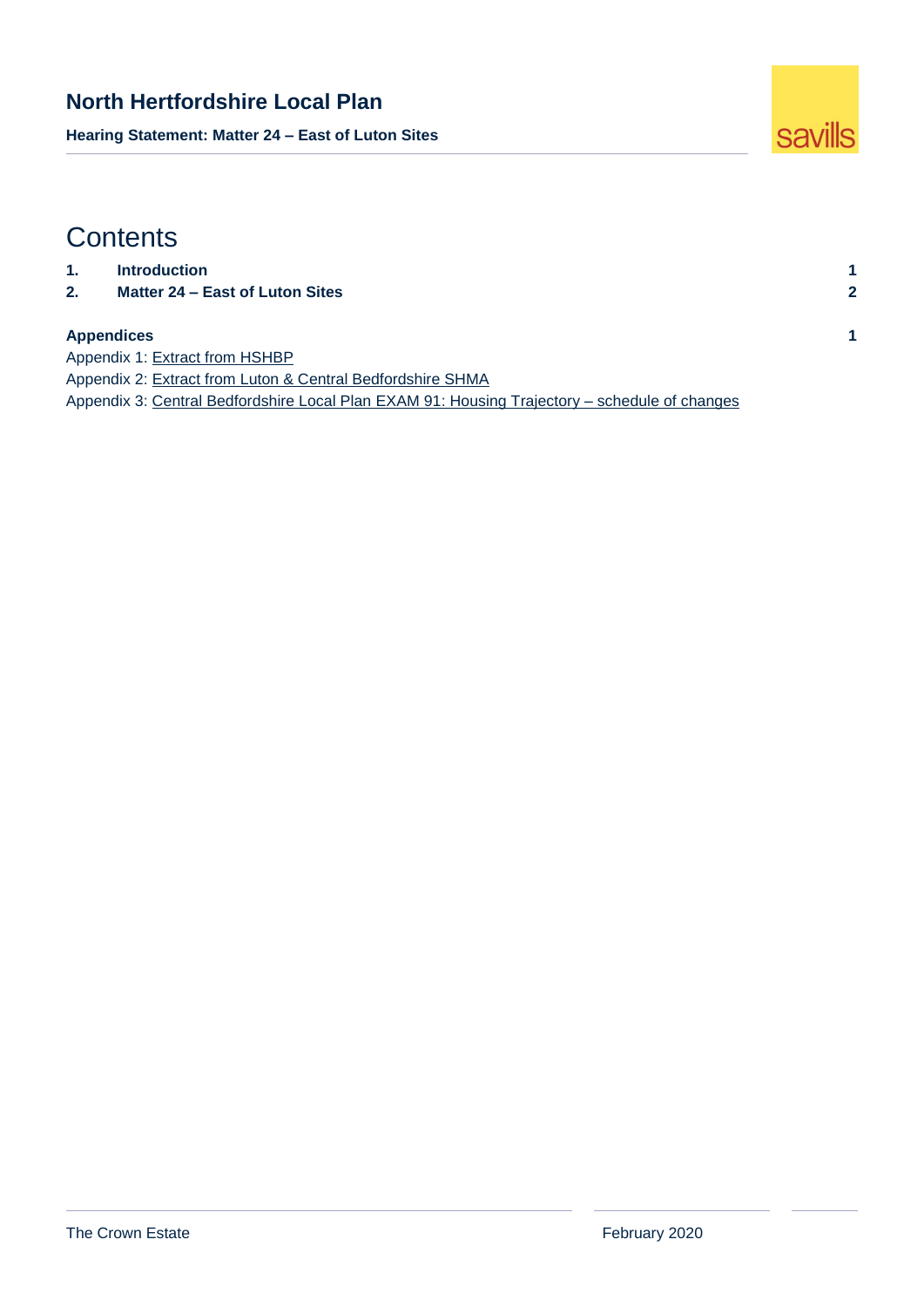**Hearing Statement: Matter 24 – East of Luton Sites**



# <span id="page-2-0"></span>1. Introduction

- 1.1. This Hearing Statement has been prepared by Savills (UK) Limited on behalf of the Crown Estate.
- 1.2. The Crown Estate is an independent commercial business, established by an Act of Parliament. 100% of its annual profits are returned to the Treasury for the benefit of public finances. It is a successful, commercial enterprise, established as a market leader in its key sectors and known for a progressive, sustainable approach that creates long term value, beyond its financial return.
- 1.3. The Crown Estate controls a large portion of land to the east of Luton, including that which forms proposed allocation EL3. An outline planning application for 660 homes has been submitted to North Hertfordshire District Council (ref: 16/02014/1).
- 1.4. The vast majority of proposed allocations EL1 and EL2, adjacent to EL3, is controlled by Bloor Homes. An outline planning application for up to 1,400 new homes has been submitted to the District Council (ref: 17/00830/1). A separate Hearing Statement relating to Matter 24 is being on behalf of Bloor Homes.
- 1.5. The documents for both applications can be viewed on the Council's website via the following link: <https://pa2.north-herts.gov.uk/online-applications/>
- 1.6. The Crown Estate and Bloor Homes have actively participated in the preparation of the Local Plan for North Hertfordshire for a number of years. Consistently, the development proposals for a strategic urban extension to the east of Luton have been favourably considered in assessments of how best to accommodate the future development needs of Luton, for which it is accepted cannot be met within Luton's own administrative boundary.
- 1.7. Savills will attend the Hearing sessions on Matter 24 to expand on the representations made to the Regulation 19 consultation, submissions made previously to Matter 10, and the content of this Statement.
- 1.8. White Peak Planning act on behalf of Bloor Homes in respect of proposed allocations EL2 and EL3 and will also attend the Hearing sessions on Matter 24 to expand on the representations made to the Regulation 19 consultation, submissions made previously to Matter 10, and the content of their Statements.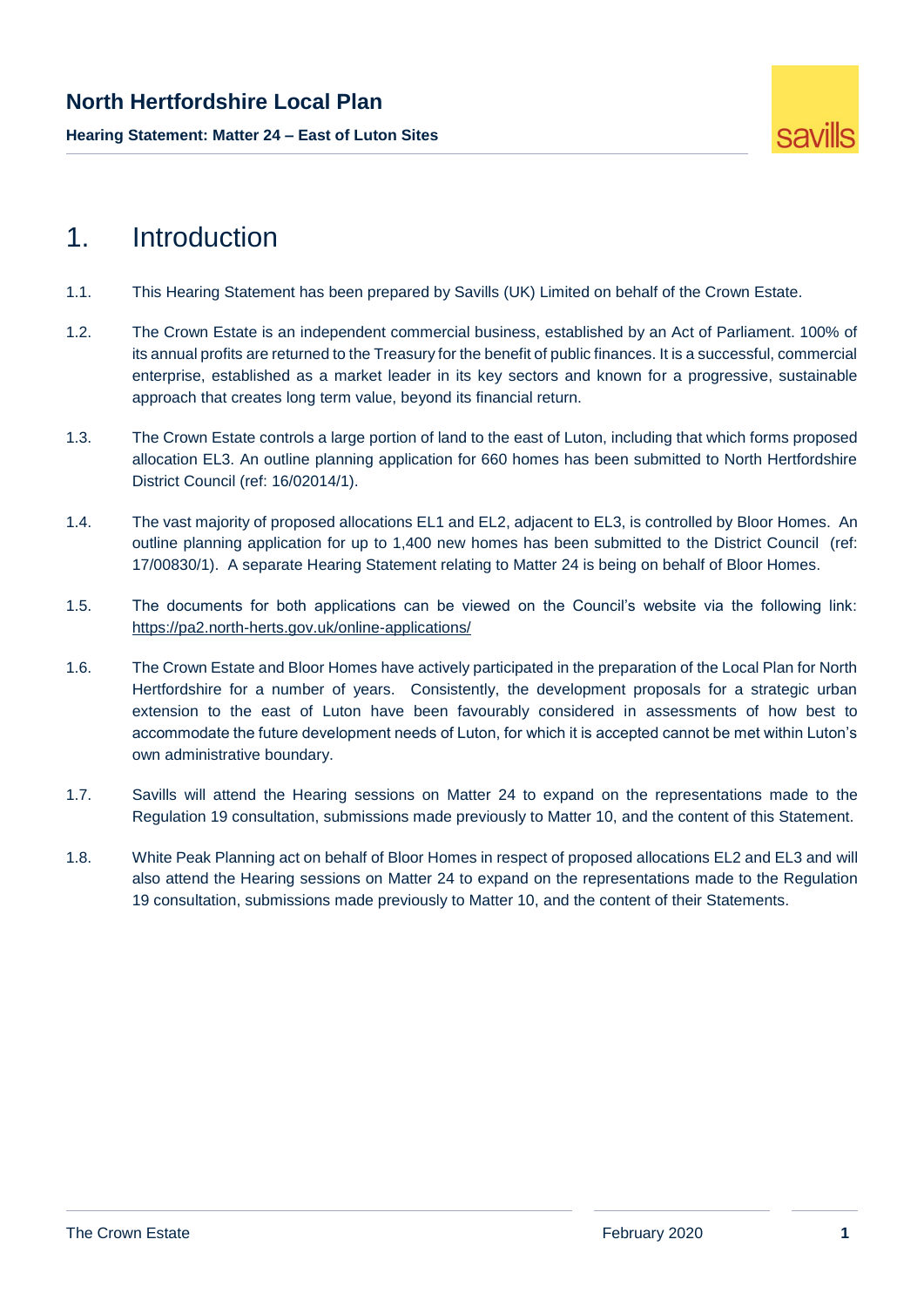

# <span id="page-3-0"></span>2. Matter 24 – East of Luton Sites

2.1 With regard to this matter, Savills will reference the representations submitted to the Regulation 19 consultation, and submissions made previously to Matter 10. In addition, Savills make the following comments

#### **Issue 24.1 (a) Does the Growth Options Study provide a comparative assessment of the options for addressing the unmet housing needs of Luton Borough?**

2.2 The Luton Housing Market Area (HMA) Growth Options Study (the 'Growth Options Study') (HOU7) states as its aim (para. 1.2):

> *"The aim of the Growth Options Study was to identify and assess realistic options to help meet housing need (both market and affordable and associated essential infrastructure) within the Luton HMA during 2011-2031."*

2.3 The Growth Options Study goes on to explain (para. 1.3):

*"The study will provide evidence to be used alongside other studies, including Green Belt assessment, transport modelling, and Strategic Housing Land Availability Assessment (SHLAA), to support the commissioning authorities' selection of spatial options and their assembly into a spatial strategy to meet the total housing requirement within the HMA through the preparation of separate Local Plans by the commissioning authorities."*

- 2.4 In other words, the Study is explaining at the outset that whilst it does provide a comparative assessment, of options to meet Luton' unmet needs, it is part of a wider evidence base
- 2.5 The approach is entirely consistent with the requirement in the NPPF (2012) (para. 153) that each LPA prepare a Local Plan for its (own administrative) area, but that in doing so that it should co-operate with neighbouring authorities, as per the duty to cooperate (NPPF 2012, para. 24):
	- to assess the full housing needs where housing market areas cross administrative boundaries (NPPF 2012, para. 159); and
	- to ensure that their Local Plan meets the full, objectively assessed needs … in the housing market area (NPPF 2012, para 47)."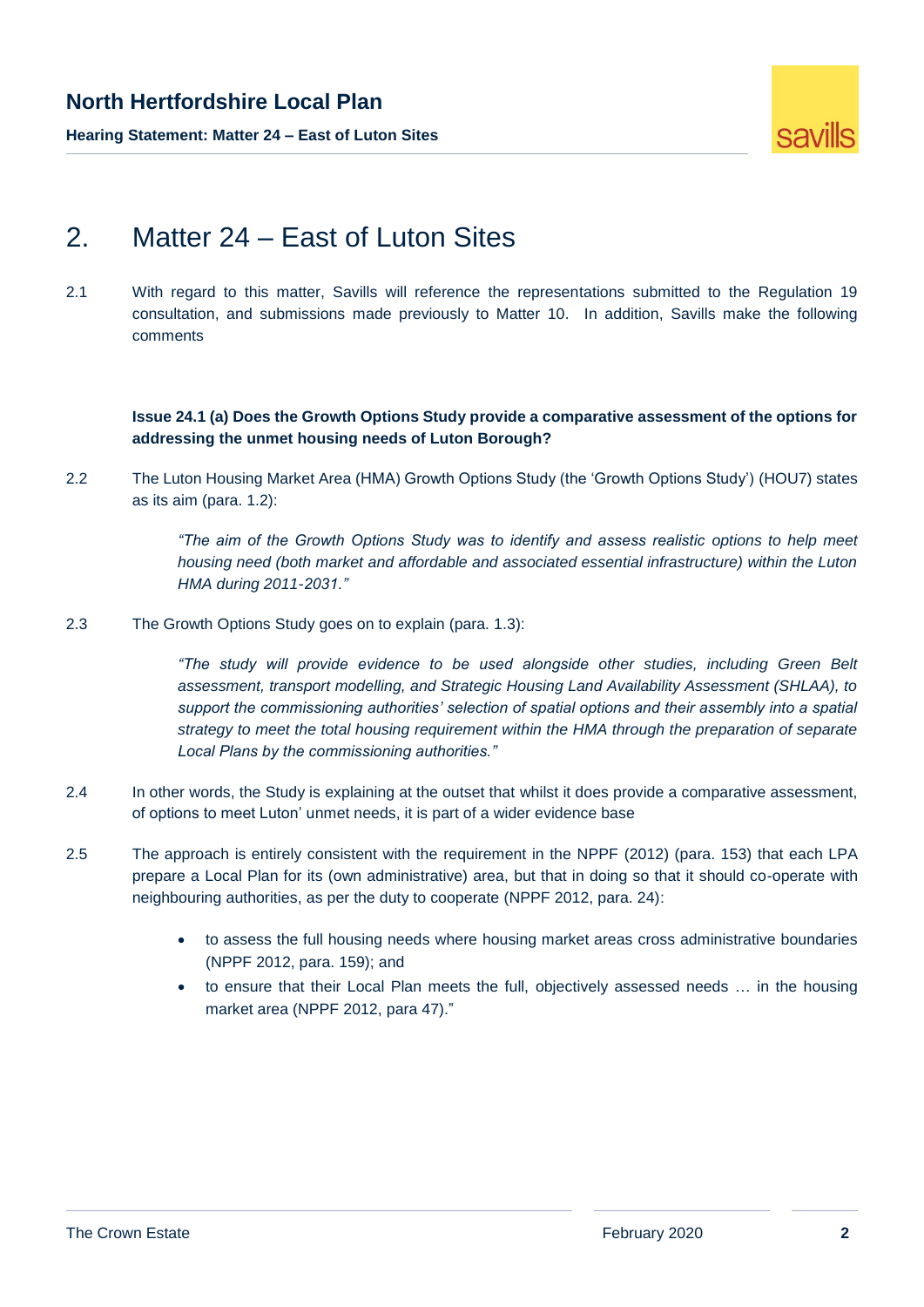**Hearing Statement: Matter 24 – East of Luton Sites**



**Issue 24.1 (b) From the Council's analysis in Paper C (see paragraph 39) of its response to my letter dated 9 July 2019, the Growth Options Study does not identify sufficient alternative growth locations with strong links to Luton – either through physical proximity or high-quality public transport accessibility – that would allow Luton's unmet housing needs to be met on land that is preferable in Green Belt terms to the East of Luton sites. Is the Council's analysis correct, and if not how is it incorrect?**

**Issue 24.1 (c) From the Council's analysis in Paper C (see paragraphs 40 and 41) of its response to my letter dated 9 July 2019, the Growth Options Study identifies a total capacity of approximately 12,800 homes in locations that (partly at least) make a lesser contribution to the purposes of including land in the Green Belt. Is the Council's analysis correct, and if not how is it incorrect?**

- 2.6 With respect to both 24.1 (b) and (c), we concur with and support NHDC's analysis as set out in ED173, with the minor exception that the figure of 12,800 homes should be  $13,124$  homes<sup>1</sup> - a discrepancy that makes little difference, and subject to the following comments.
- 2.7 As noted in the Further MIQs (ED180), the four LPAs (Luton, North Hertfordshire, Central Bedfordshire and Aylesbury Vale) whose administrative areas together cover the Luton HMA have agreed (ED173 Appendix 1) that:

*"The remaining balance of housing need generated within Luton up to 2031, is a further 9,300 dwellings, which should be located as close to the boundary of Luton as possible."*

- 2.8 The basis for this agreement is sound and the evidence in the Growth Options Study (HOU7) and other / subsequent studies, leads to the inevitable conclusion that all or a substantial part of this unmet need for housing will have to be accommodated on land that makes a 'strong' contribution to the Green Belt: i.e. NHDC are correct.
- 2.9 The Growth Options Study drew on the outputs of three studies<sup>2</sup>. Based on these studies, the Growth Options Study showed that the majority of potential growth locations adjoining and in close proximity to Luton made a strong contribution to the Green Belt, as shown on Figure 3.3 of the Study (see extract at Figure 1 of ED173).
- 2.10 The main exception to this was 'West Luton' (Growth Option L24) which was shown as making a moderate or relatively strong (as opposed to strong) overall contribution to the Green Belt. The Growth Options Study specifically states that it provides evidence to be used alongside other studies, including (further) assessments in respect of the Green Belt. Central Bedfordshire Council's (CBC's) Stage 3 Green Belt Study (January 2018) combines consideration of the Green Belt contribution of sites with an analysis of how the release of the land would affect the contribution of other Green Belt land. It post-dates and is more detailed than the draft study drawn upon by the Growth Options Study, and concludes that release of much

<sup>1</sup> The reference in para. 40 of ED173 to 12,800 homes is based on the subsequent table. However, based on the figures in the table, the Growth Options Study considers 'growth options' with a capacity of 13,124 homes that made less than a 'strong' contribution to Green Belt purposes.

<sup>&</sup>lt;sup>2</sup> The Central Bedfordshire and Luton Green Belt Study, Draft Final Report, July 2016; North Hertfordshire Green Belt Review, NHDC, July 2016; and the Buckinghamshire Green Belt Assessment, The Buckinghamshire Authorities, March 2016.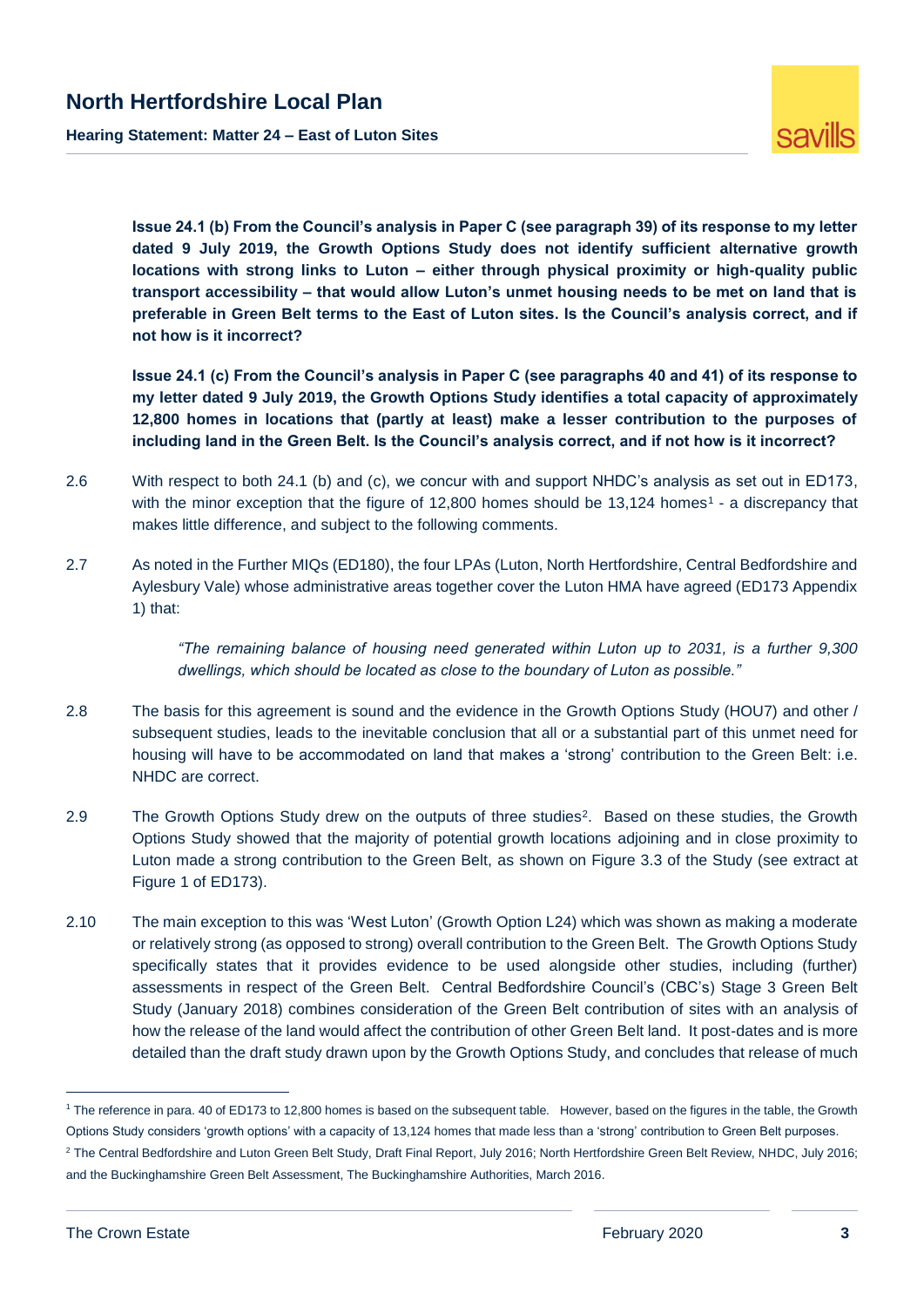

of the area West of Luton would have a 'high' rating in respect of harm to the Green Belt. This 'high' rating was the highest of the 5 potential ratings.

- 2.11 It is therefore evident that the number of homes that could be accommodated in locations that are *"preferable in Green Belt terms to the East of Luton sites"* (Question 24.1 (b)) / *"make a lesser contribution to the purposes of including land in the Green Belt"* (Question 24.1 (c)) is significantly less than 12,800 / 13,124 dw figure. Whilst there are other sites further afield that might have a lesser impact on the Green Belt, they do not have a strong relationship to Luton.
- 2.12 In addition, as explicitly noted in the Growth Options Study, the contribution that a site makes to the Green Belt is only one factor in determining a spatial strategy for a Local Plan, and whether a site should be allocated for development. The Growth Options Study considers constraints, access to services and facilities, deliverability and viability as well as the role of the Green Belt. Whilst an obviously important study, it it expressly acknowledges (see paras. 2.2 and 2.3 above) that other studies including (further) assessments in respect of the Green Belt would be required as part of the preparation of the individual Local Plans.
- 2.13 In summary, the basis for the agreement between the four LPAs to meet Luton's unmet need *"as close as possible"* to Luton is sound, and that the conclusions of the Growth Options Study and subsequent studies leads to the inevitable conclusion that all or a substantial part of this unmet need for housing will have to be accommodated on land that makes a 'strong' contribution to the Green Belt.

**Issue 24.1 (d) Without the 'East of Luton' sites, are there any realistic alternative options (with a reasonable likelihood of being delivered) for addressing Luton Borough's unmet housing need, bearing in mind the approach being taken in the Central Bedfordshire Local Plan and the current position in relation to the examination of that plan?**

- 2.14 We support the explanation set out by NHDC in ED173 as to why there are not any realistic alternative options (with a reasonable likelihood of being delivered) for addressing Luton Borough's unmet housing need, as set out in paras. 40-65.
- 2.15 Below we have commented further in respect to the potential to accommodate the unmet need elsewhere within North Hertfordshire or within Central Bedfordshire. Whilst a small part of the Luton HMA falls within Aylesbury Vale District, Aylesbury Vale District Council has not agreed to accommodate any of the unmet need.

#### Elsewhere within North Hertfordshire

2.16 The 'Housing and Settlement Hierarchy Background Paper' (November 2014) (HSHBP) (see **Appendix 1** hereto) was published alongside the Regulation 18 'Preferred Options' consultation on the emerging North Hertfordshire Local Plan.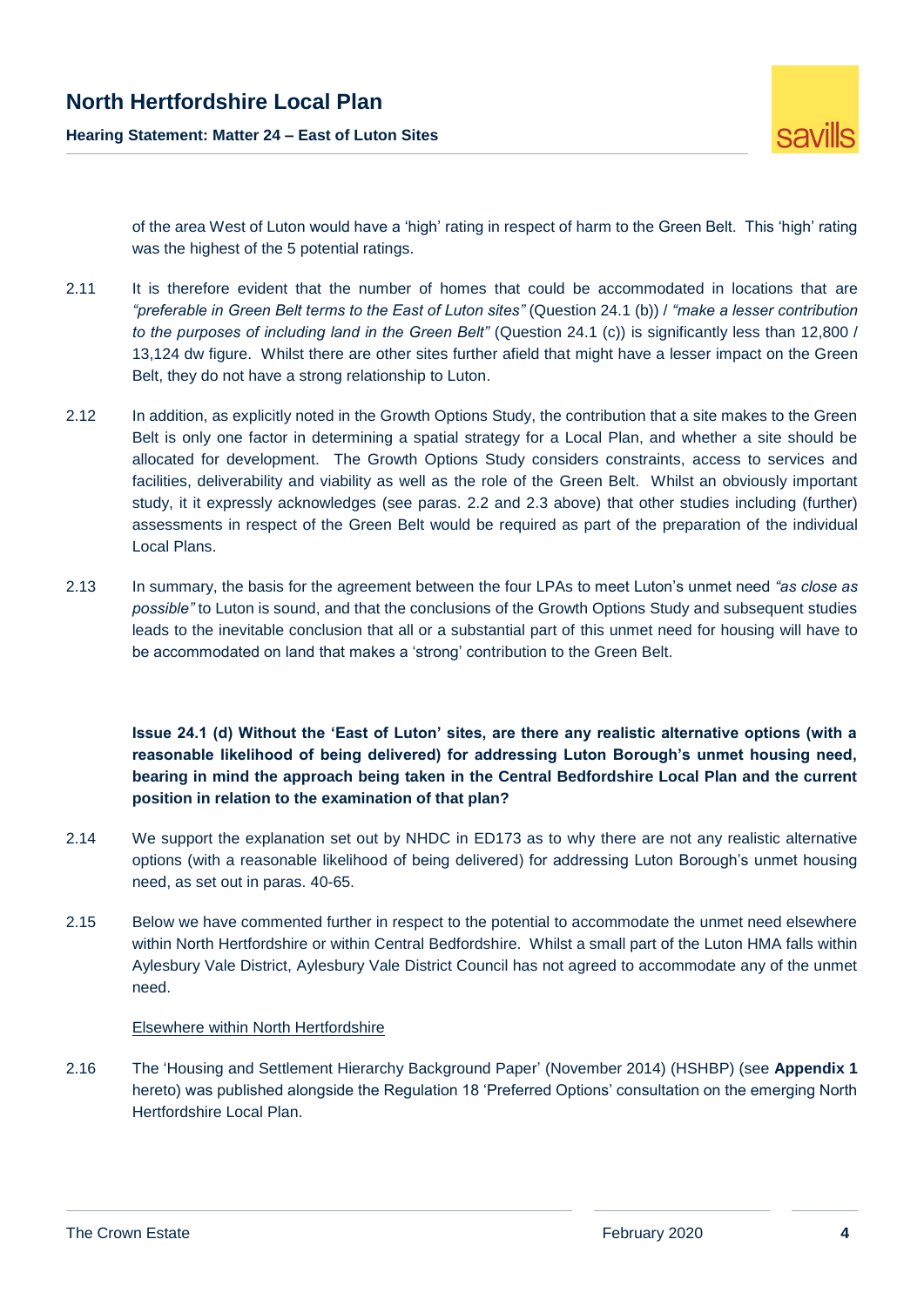

- 2.17 Map 3 identifies those 'major' constraints that would usually be considered as preventing major residential development. The only sizeable area free of these constraints is that in the centre, adjacent to the eastern boundary of the existing built-up area of Luton. Small areas to the north and south are also free of these constraints but are too small and too detached from existing urban areas to offer any realistic opportunity to deliver major residential development.
- 2.18 Map 5 overlays the major constraints from Map 3 onto the Landscape Character Areas / area of differing landscape value from Map 4, with a prominent ridgeline added. At the centre, adjacent to the eastern boundary of the existing built-up area of Luton, to the west of the ridgeline, is the area free of major constraints on land of only moderately low landscape value (as shown shaded orange).
- 2.19 Map 7 shows the sites promoted for development by The Crown Estate and Bloor Homes identified as EL1, EL2 and EL3. No other sites have been promoted for development within the area free of major constraints on land of only moderately low landscape value.
- 2.20 The HSHBP maps show graphically why Luton's unmet housing need is most appropriately addressed through the 'East of Luton' sites as currently proposed. That conclusion, which we support, is thoroughly supported by the detailed evidence submitted to the local plan examination, including the Growth Options Study.

#### Central Bedfordshire

- 2.21 The Examination of the emerging Central Bedfordshire Local Plan is ongoing, with hearing sessions having been held during the summer of 2019. Subsequent to those, the Local Plan Inspectors wrote to CBC raising a number of queries. CBC is currently undertaking additional work with a view to submitting this in the spring of 2020, with any additional hearing sessions then being held in the summer of 2020.
- 2.22 Central Bedfordshire covers parts of four HMAs Milton Keynes, Bedford, Stevenage and Luton. The Objectively Assessed Needs (OAN) for housing in Central Bedfordshire over the plan period 2015-2035 was identified in the Luton & Central Bedfordshire Strategic Housing Market Assessment (SHMA) (December 2017) (see extract at **Appendix 2** hereto) and comprises housing needs related to each of these HMAs as shown in **Table 1** below.

| <b>Housing Market Area</b> | <b>OAN</b> |
|----------------------------|------------|
| <b>Milton Keynes</b>       | 6,400      |
| <b>Bedford</b>             | 2,000      |
| Stevenage                  | 9,300      |
| Luton                      | 14,300     |
| <b>TOTAL</b>               | 32,000     |

#### **Table 1: Central Bedfordshire OAN**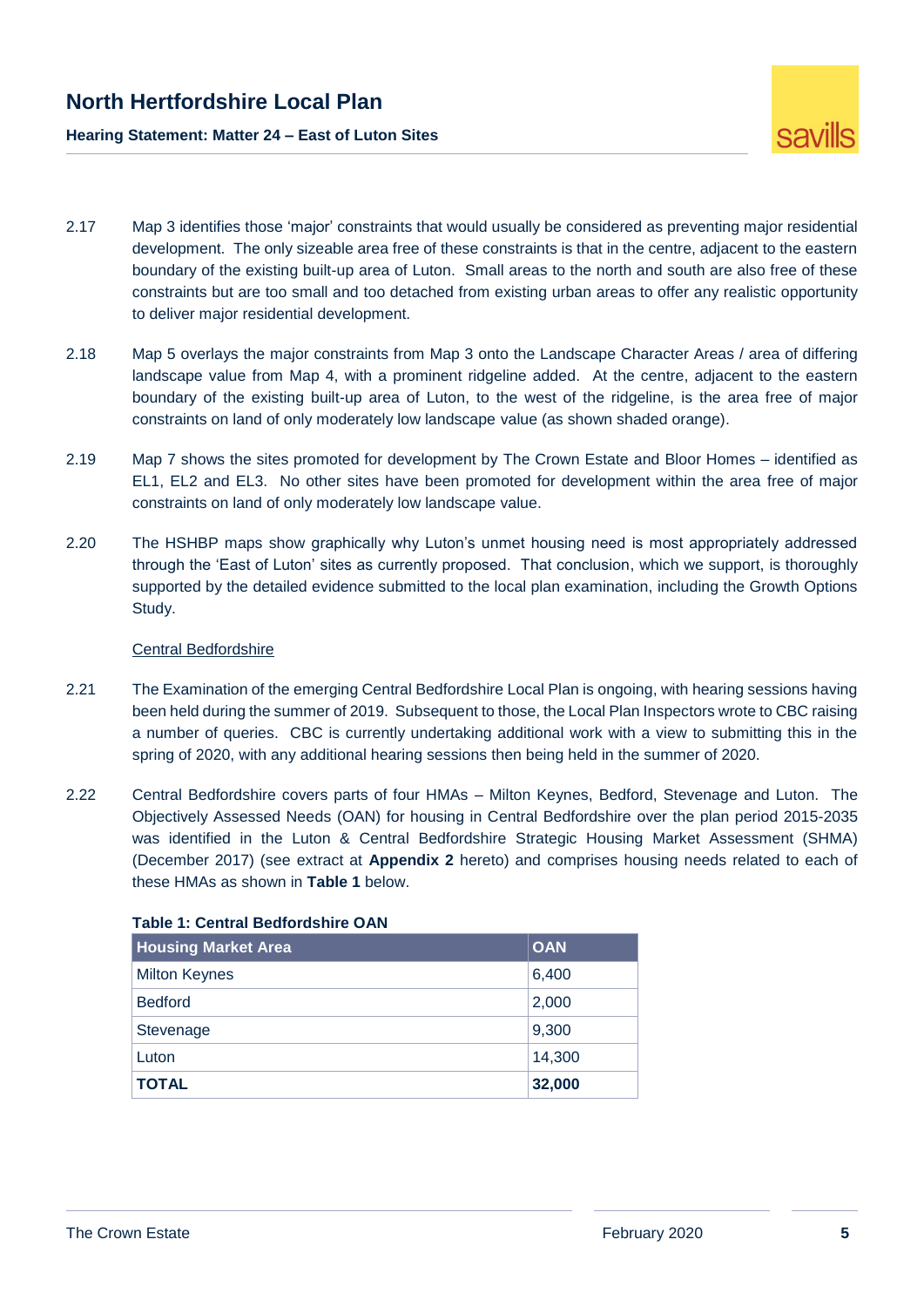

2.23 However, the emerging Central Bedfordshire Local Plan also provides for 7,350 dws of unmet housing need from Luton, hence it provides for an overall total of 39,350 dws over the plan period 2015-2035<sup>3</sup> as shown in **Table 2** below**.**

| Source,                              | <b>Housing</b><br><b>Need</b> |
|--------------------------------------|-------------------------------|
| Central Bedfordshire OAN (all HMAs): | 32,000                        |
| Unmet need from Luton:               | 7,350                         |
| <b>TOTAL</b>                         | 39,350                        |

|  | Table 2: Central Bedfordshire OAN, plus Luton Unmet Need |
|--|----------------------------------------------------------|

2.24 Thus, in respect of the Luton HMA, the emerging Central Bedfordshire Local Plan seeks to provide for a total of 21,650 dws as shown in **Table 3** below.

#### **Table 3: Central Bedfordshire OAN (Luton HMA only), plus Luton Unmet Need**

| <b>Source</b>                        | Housing<br><b>Need</b> |
|--------------------------------------|------------------------|
| Central Bedfordshire OAN (Luton HMA) | 14,300                 |
| Unmet need from Luton:               | 7,350                  |
| <b>TOTAL</b>                         | 21,650                 |

- 2.25 The emerging Central Bedfordshire Local Plan proposes 35 housing allocations, including some carried over from previous Local Plans<sup>4</sup>, within the Luton HMA. Central Bedfordshire Local Plan Examination Document 'EXAM 41: Note on Amendments to Policy SP1' (Policy SP1 is the 'Growth Strategy') (August 2019) (see at Appendix 1 to ED173) lists 13 of these 35 proposed allocations as being those that will meet the unmet housing need from Luton, delivering up to 8,685 dws by 2031.
- 2.26 However, following exchanges between CBC and the Inspectors examining its Local Plan, CBC has published Central Bedfordshire Local Plan Examination Document 'EXAM 91: Housing Trajectory – schedule of changes' (January 2020) (see **Appendix 3** hereto), which proposes to remove 4 of these proposed allocations, leaving 9 sites to accommodate Luton's unmet need, providing 8,399 dws – see **Table 4** below.

<sup>&</sup>lt;sup>3</sup> There is a slight discrepancy in the plan periods with the Central Bedfordshire Local Plan relating to 2015-2035 whereas the Luton and North Hertfordshire Local Plans relate to 2011-2031. However, as the agreement to meet unmet needs from Luton was reached after 2015, it has been assumed that the full unmet need remains to be addressed post-2015.

<sup>4</sup> Central Bedfordshire was formed by the merger of Mid Bedfordshire and South Bedfordshire and the last Local Plans adopted were adopted in respect of those individual areas.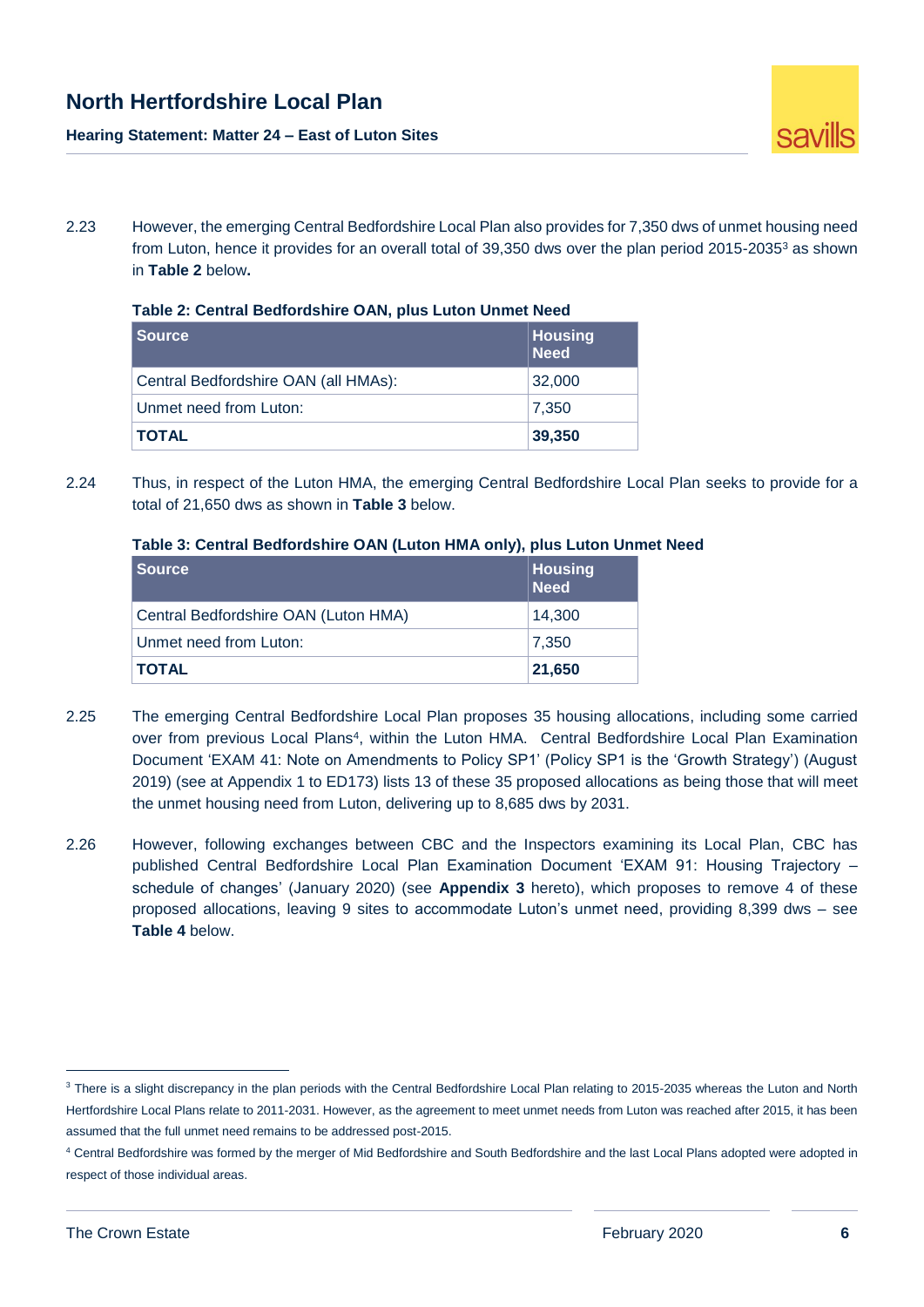

| <b>Site Ref</b> | <b>Site Name</b>                                      | <b>Capacity</b><br>2015-2031 | <b>Capacity</b><br>2031-2035 |
|-----------------|-------------------------------------------------------|------------------------------|------------------------------|
| SA <sub>5</sub> | North Houghton Regis (Sites 1 & 2)                    | 4,818                        | 1,021                        |
| SA <sub>1</sub> | North of Luton                                        | 2,100                        | 1,000                        |
| HAS05           | Land East of Barton le Clay                           | 498                          | $\mathbf{0}$                 |
| HAS07           | Caddington Park, Caddington                           | 66                           | $\Omega$                     |
| <b>HAS20</b>    | Land West of the Midland Mainline Railway, Harlington | 435                          | $\mathbf 0$                  |
| <b>HAS21</b>    | Land West of Sundon Road, Harlington                  | 154                          | $\Omega$                     |
| HAS24           | Land to the South West of the A5, Hockliffe           | 77                           | $\Omega$                     |
| HAS49           | Land East of Leighton Road, Toddington                | 92                           | $\Omega$                     |
| HAS50           | Alma Farm, Toddington                                 |                              | $\Omega$                     |
| <b>TOTAL</b>    |                                                       | 8,399                        | 2,021                        |

#### **Table 4: Central Bedfordshire Proposed Revised Draft Allocations, to meet Luton's Unmet Need**

2.27 This list of sites is slightly different from that included by NHDC as Appendix 4 to ED173:

- Site HAS20 (Harlington) (435 dws) was not included by NHDC on the basis that the Central Bedfordshire Local Plan Inspectors had recommended its removal; however CBC's January retains it as delivering 435 dws.
- Site HAS25 (Hockliffe) (23 dws) was retained by NHDC but has subsequently been removed by CBC.
- Site HAS26 (Hockliffe) (41 dws) was retained by NHDC but has subsequently been removed by CBC.
- 2.28 The above position is the latest available and supersedes the position set out by CBC in its document EXAM 41 as referred to in para. 51 of and appended to ED173, and also NHDC's reappraisal of the situation as contained in ED173; neither of these documents was incorrect – they were correct when issued but both have been superseded by events in Central Bedfordshire.
- 2.29 These 9 sites are projected to deliver 1,049 dws<sup>5</sup> more than Luton's unmet need to 2031. However, as CBC has explained to NHDC (ED173, Appendix 3), this represents a  $(12.5\%)$  buffer to the meeting of Luton's unmet need and will not contribute towards the meeting of part of Central Bedfordshire's own need (our emphasis):

*"When seeking to deliver such significant levels of growth within a plan period, it is good practice to include a buffer (a surplus above the target), to reduce the risks associated with non-delivery and to allow for come level of contingency. This is essential to ensure the Central Bedfordshire local plan*  has a robust and sound supply of housing. A buffer has, therefore, been included for both Central

 $5$  8,399 – 7,350 = 1,049 dws

 $6$  1,049 / 8,399 = 12.5%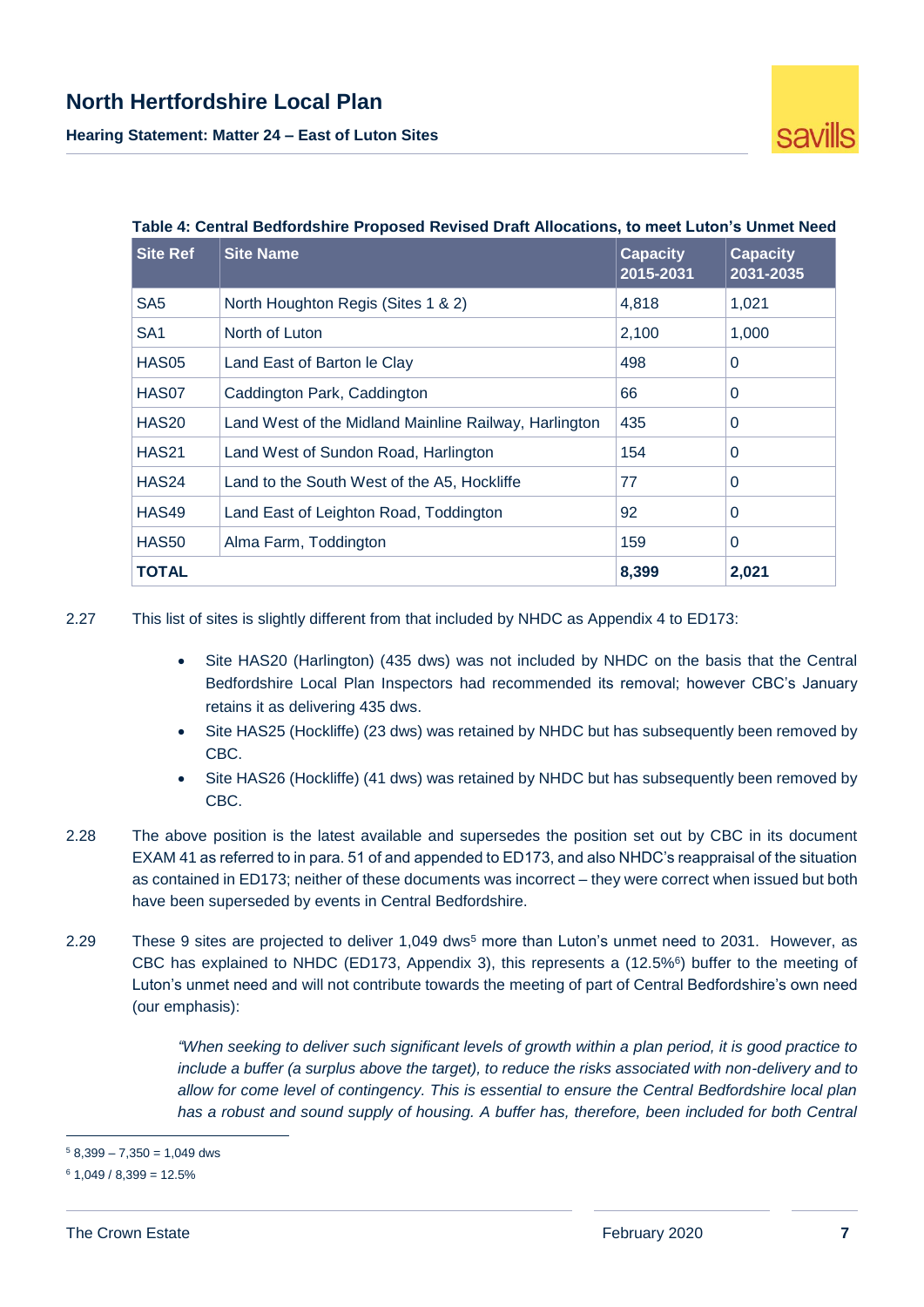**Hearing Statement: Matter 24 – East of Luton Sites**



*Bedfordshire's needs and Luton's unmet housing need.*

*The buffer/surplus identified within EXAM 41 will ensure the unmet need arising from Luton Borough can be delivered and is not to meet Central Bedfordshire's objectively assessed needs."*

- 2.30 Whilst these 9 sites are projected to deliver a further 2,021 dws between 2031 and 2035, it is likely that there will be a further unmet need from Luton in respect of this period. If this were to remain at the rate of 367.5 dpa<sup>7</sup>, it would equate to a total of 1,470 dws<sup>8</sup> between 2031 and 2035, leaving just 551 dws<sup>9</sup> to meet housing needs arising from within Central Bedfordshire. If a 12.5% buffer were to continue to be added, the continuing need would increase to 1,646 dws, leaving just 375 dws to meet needs from within Central Bedfordshire. In short, there will be little if any housing delivery from these 9 sites that will contribute towards meeting Central Bedfordshire's own needs.
- 2.31 In addition to these 9 sites, the emerging Central Bedfordshire Local Plan therefore proposes 22 other housing allocations within the Luton HMA that will contribute towards the meeting of Central Bedfordshire's own indigenous needs as generated from within the HMA (ED173, Appendix 4).
- 2.32 In addition to these 22 allocations, there are various other sources of housing supply from sites within the Luton HMA that will contribute towards the meeting of Central Bedfordshire's own indigenous needs as generated from within the HMA (ED173, Appendix 4). Together, these sites are projected to deliver a total of 6,186 dws between 2015 and 2035 – see **Table 5** below.

| <b>Site Type</b>                                                                                                                                                       | <b>Capacity</b><br>2015-2031        | <b>Capacity</b><br>2031-2035        |
|------------------------------------------------------------------------------------------------------------------------------------------------------------------------|-------------------------------------|-------------------------------------|
| Windfall                                                                                                                                                               | 717                                 | 0                                   |
| NHDC "commitments"<br>Allocated and Large Sites<br><b>Large Unallocated Sites</b><br><b>Small Unallocated Sites</b><br><b>Older Persons Accommodation</b><br>Sub-Total | 2,453<br>1,808<br>69<br>135<br>4465 | $\Omega$<br>0<br>O<br>$\Omega$<br>0 |
| Proposed Housing Allocations (Central Bedfordshire Local Plan)                                                                                                         | 250<br>774                          |                                     |
|                                                                                                                                                                        | 5,936                               | 250                                 |
| <b>TOTAL</b>                                                                                                                                                           | 6,186                               |                                     |

#### **Table 5: Central Bedfordshire Housing Supply within Luton HMA, to meet Indigenous Need**

 $77,350$  dws / 20 yrs = 367.5 dpa

 $84 \times 367.5 = 1,470$  dws

 $9$  2,021 – 1,470 = 551 dws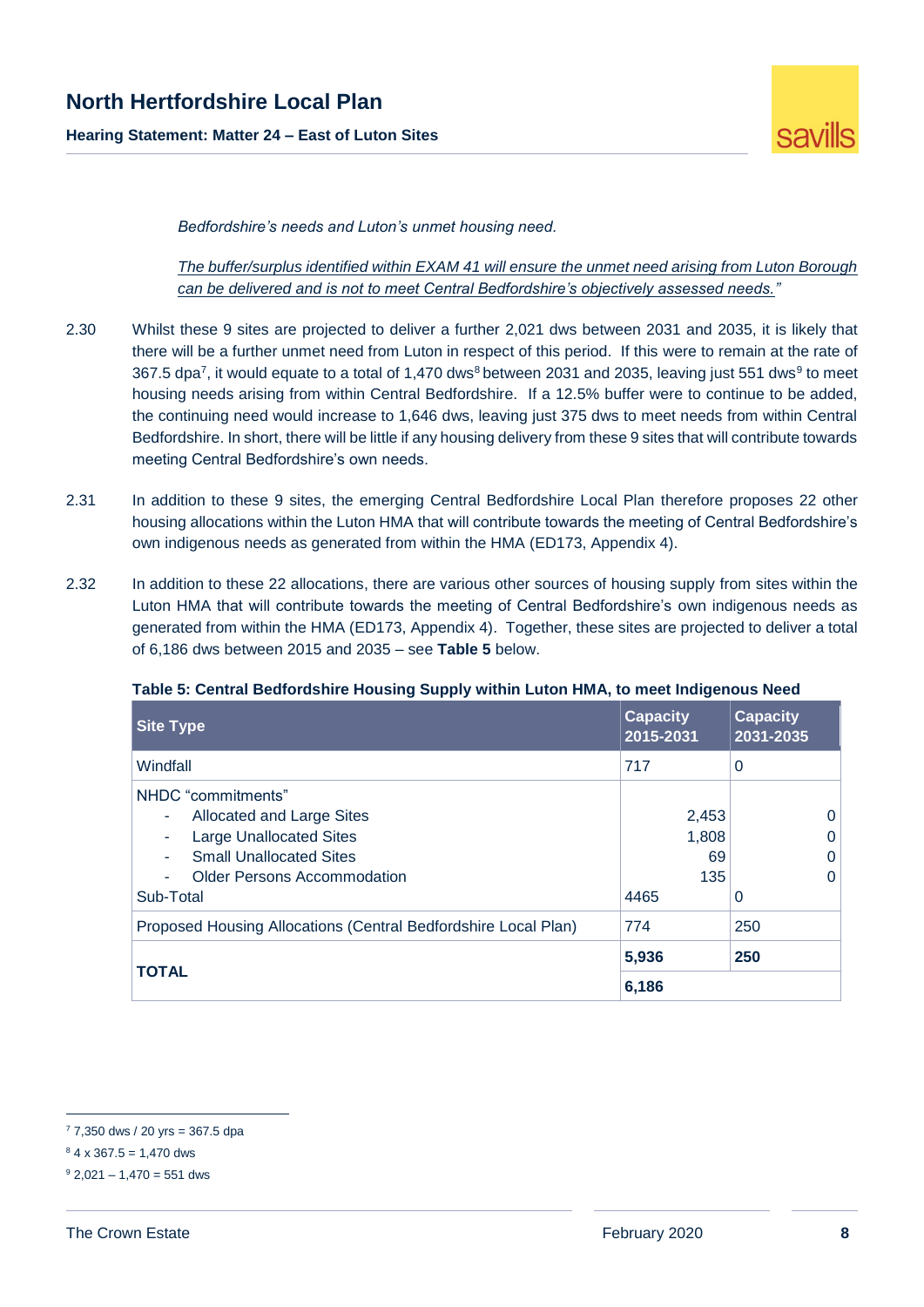



- 2.33 The above figures reflect NHDC's calculations in the table at para. 58 of ED173, with the only difference being that above considers how Central Bedfordshire Council will be meeting its housing need from within the Luton HMA over its plan period of 2015-2035, whereas NHDC's figures have been calculated to consider the position during the North Hertfordshire Local Plan period of 2011-2031.
- 2.34 When compared to the identified housing need for that part of Central Bedfordshire that falls within the Luton HMA, it is clear that the need will not be met, with a substantial shortfall of supply within the HMA – see **Table 6** below.

| Table 6: Central Bedfordshire Housing Supply versus Indigenous Need (2015-2035) |  |  |  |
|---------------------------------------------------------------------------------|--|--|--|
|                                                                                 |  |  |  |

| Need / Supply                        | <b>Dws</b> |
|--------------------------------------|------------|
| Central Bedfordshire OAN (Luton HMA) | 14,300     |
| <b>Supply</b>                        | 6,186      |
| <b>TOTAL (SHORTFALL)</b>             | 8,114      |

2.35 In summary, the emerging Central Bedfordshire Local Plan provides for less than half<sup>10</sup> of the housing need arising from within that part of Central Bedfordshire that falls within the Luton HMA. The remaining 8,000+ dws worth of housing need from within the HMA will be provided beyond the HMA, much further to the north of Luton.

#### **Conclusion**

2.36 The above demonstrates that there are no other realistic alternative options (with a reasonable likelihood of being delivered / within reasonable proximity to Luton) for addressing that part of Luton's unmet housing need that is currently proposed to be addressed by means of the East of Luton sites.

#### **Issue 24.1 (e) The Sustainability Appraisal does not consider land or sites outside of North Hertfordshire. Should it?**

2.37 We support the position set out by NHDC in ED173 (paras. 66-72) as to why the Sustainability Appraisal ('SA') should not consider land or sites beyond North Hertfordshire (whilst reserving our position to respond further as necessary).

 $10$  6,186 / 14,300 = 43.3%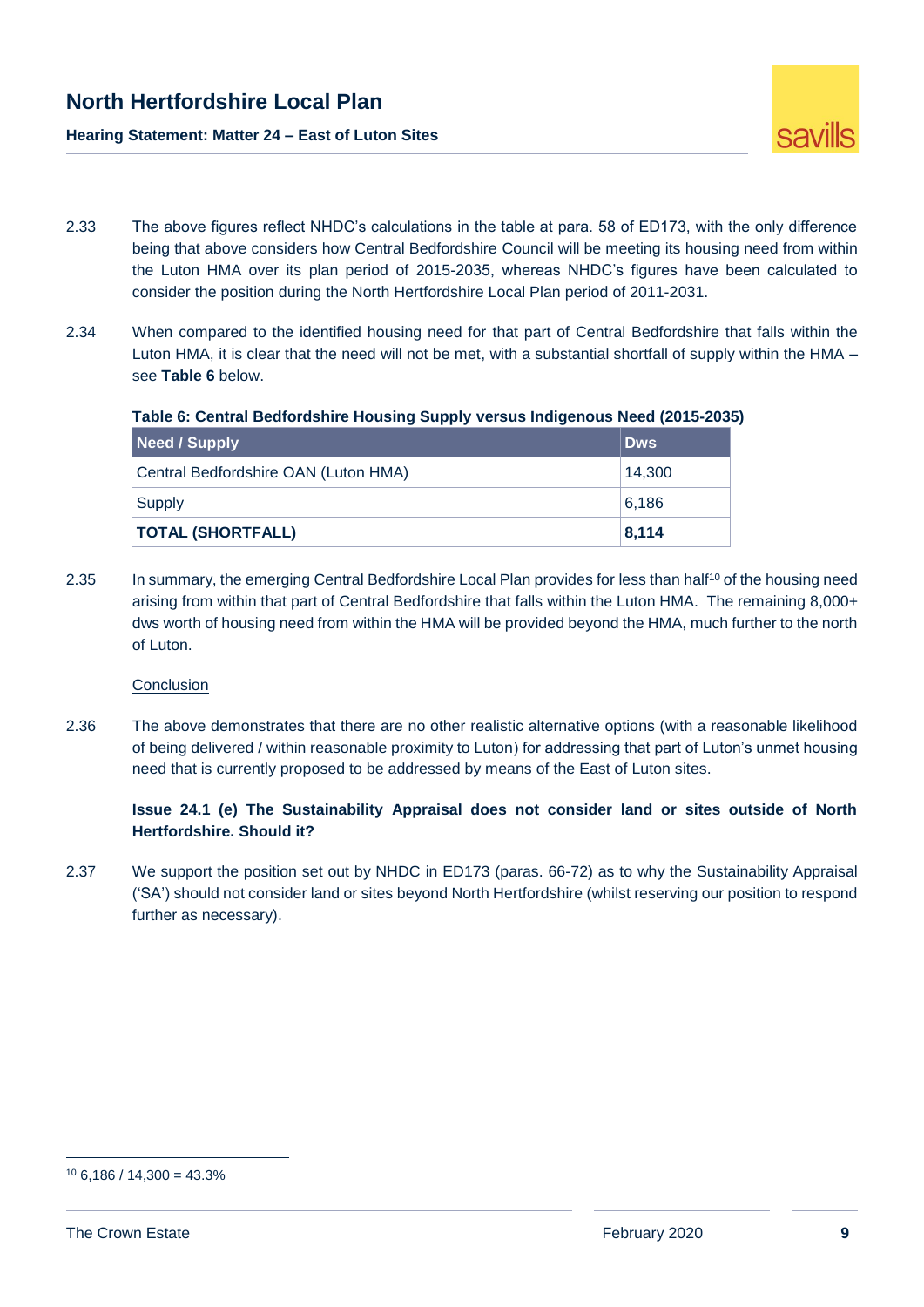**Hearing Statement: Matter 24 – East of Luton Sites**



# <span id="page-11-0"></span>Appendices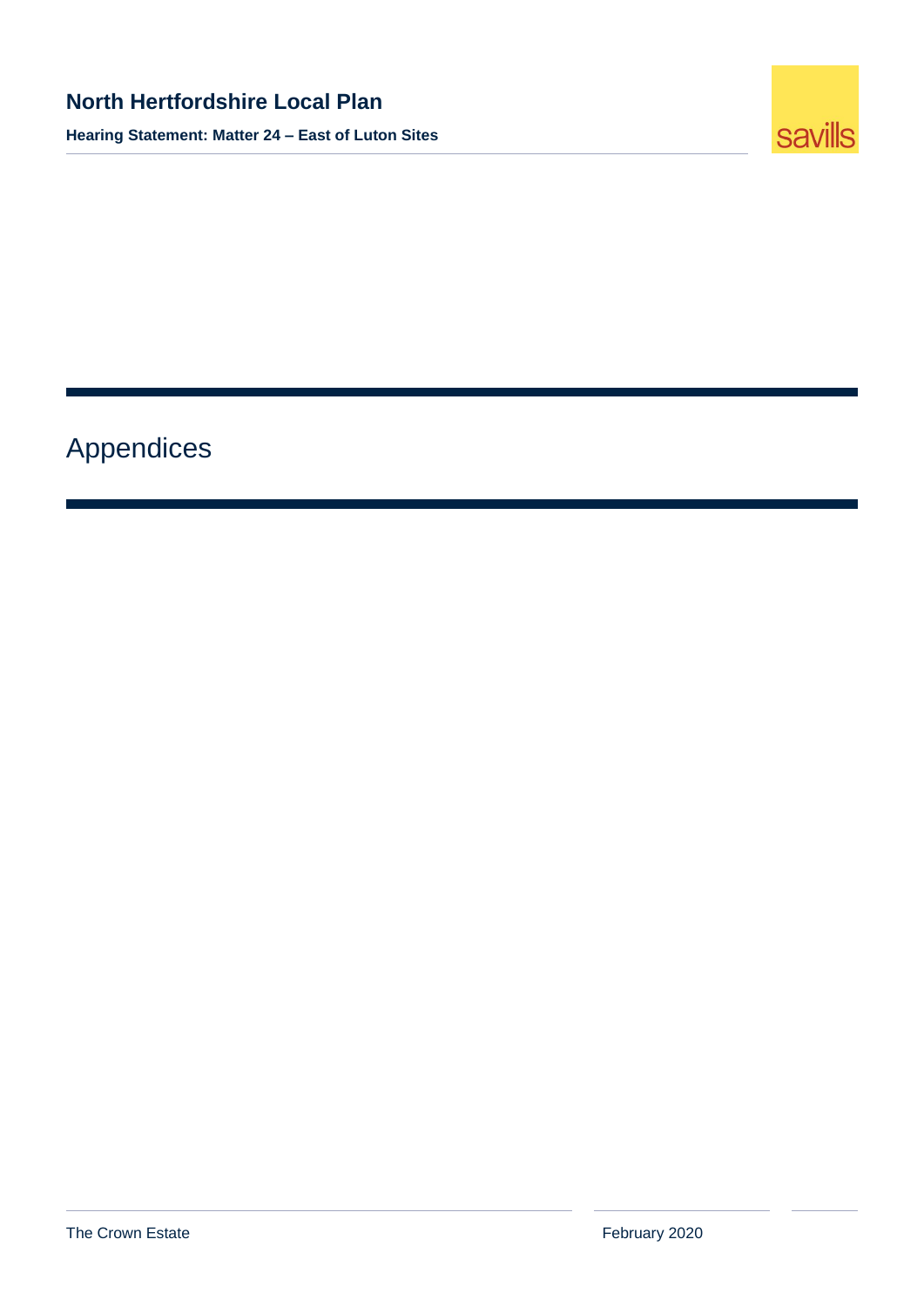

<span id="page-12-0"></span>Appendix 1: Extract from Housing and Settlement Hierarchy Background Paper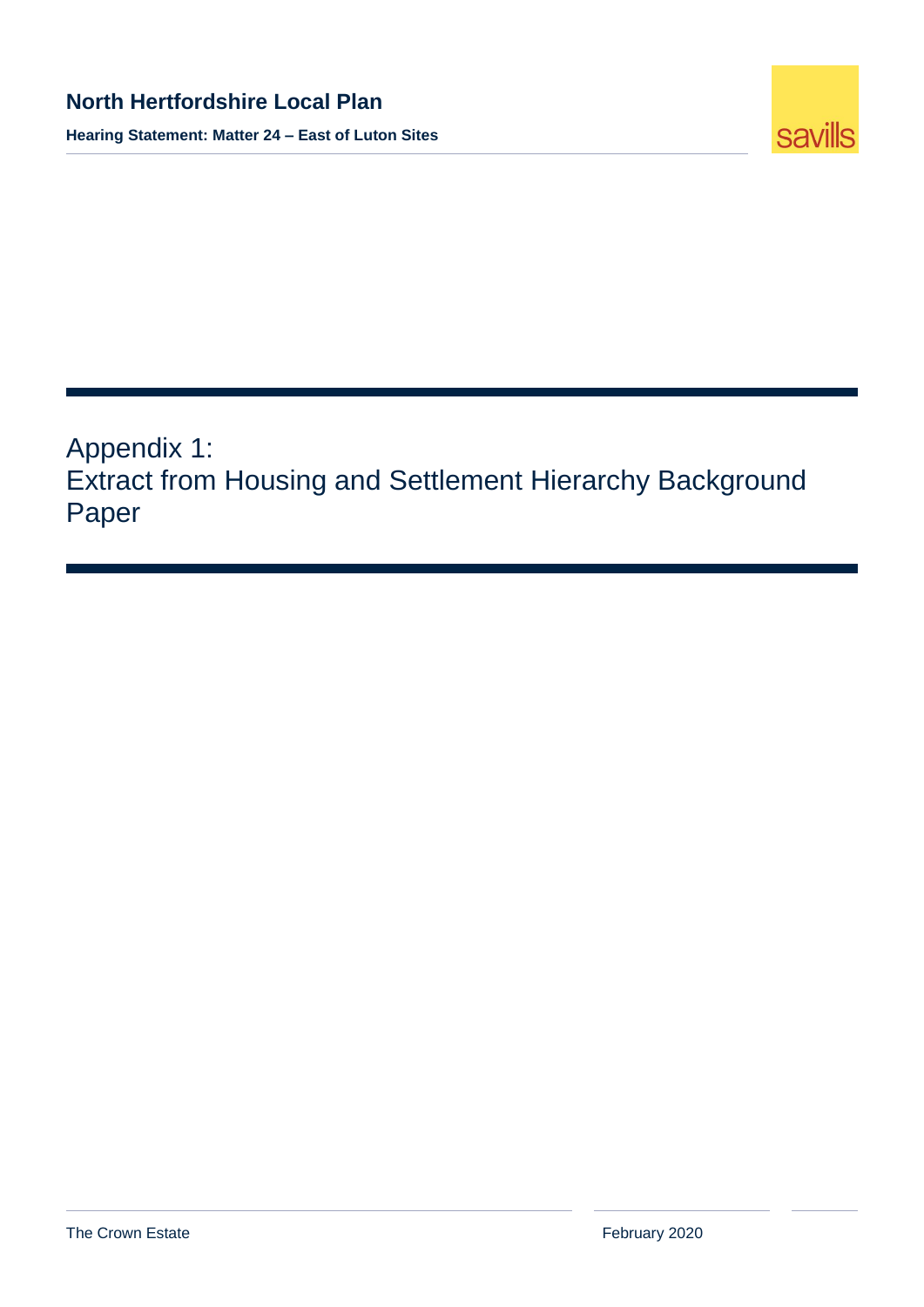

<span id="page-13-0"></span>Appendix 2: Extract from Luton & Central Bedfordshire Strategic Housing Market Assessment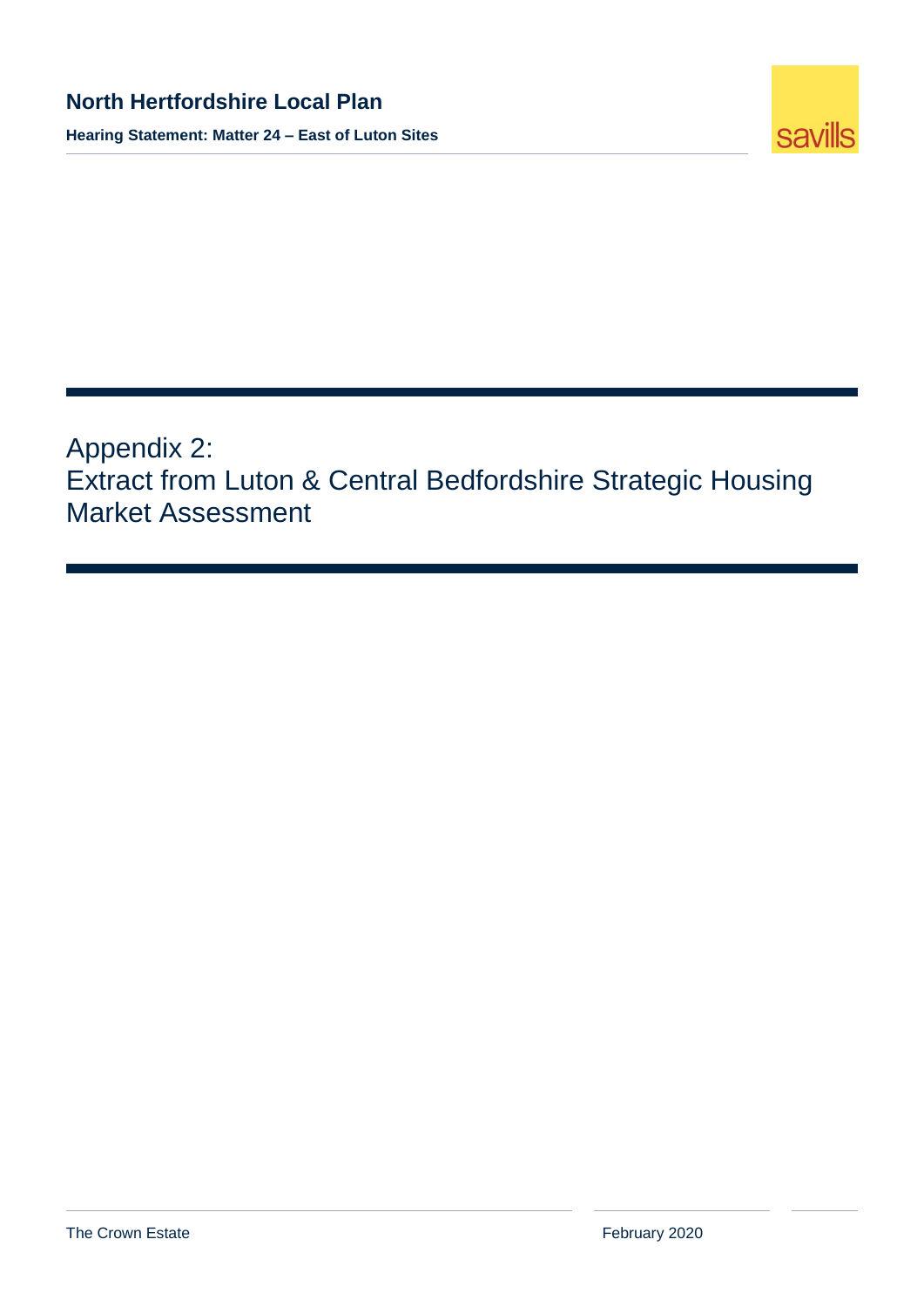

<span id="page-14-0"></span>Appendix 3: Central Bedfordshire Local Plan EXAM 91: Housing Trajectory – schedule of changes